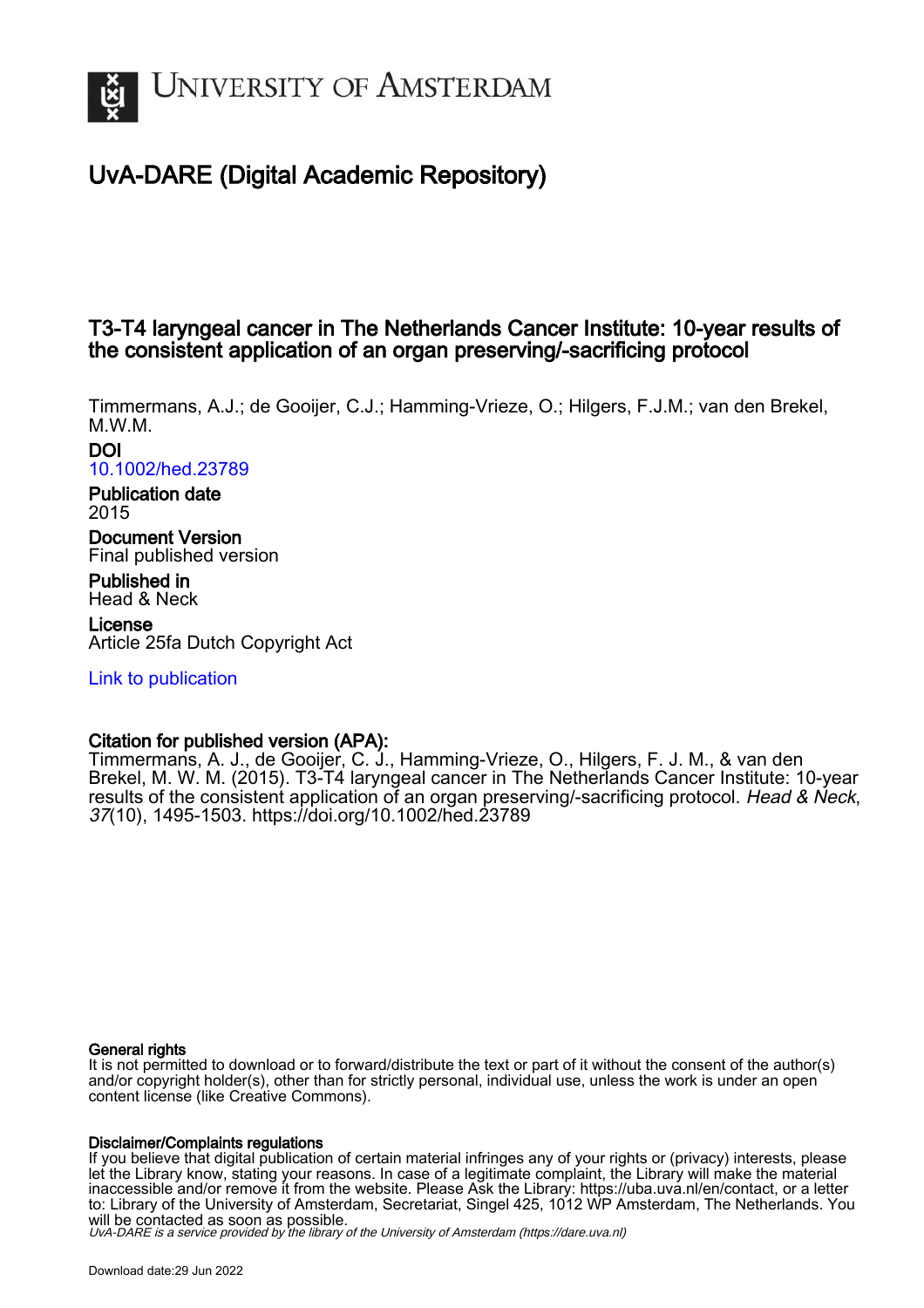## T3-T4 laryngeal cancer in The Netherlands Cancer Institute; 10-year results of the consistent application of an organ-preserving/-sacrificing protocol

Adriana J. Timmermans, MD,<sup>1</sup> Cornedine J. de Gooijer, Bsc,<sup>1</sup> Olga Hamming–Vrieze, MD,<sup>2</sup> Frans J.M. Hilgers, MD, PhD,<sup>1,3,4</sup> Michiel W.M. van den Brekel, MD, PhD1,3,4\*

<sup>1</sup>Department of Head and Neck Oncology and Surgery, The Netherlands Cancer Institute, Amsterdam, The Netherlands, <sup>2</sup>Department of Radiation Oncology, The Netherlands Cancer Institute, Amsterdam, The Netherlands, <sup>3</sup>Institute of Phonetic Sciences, University of Amsterdam, The Netherlands, <sup>4</sup>Department of Oral and Maxillofacial Surgery, Academic Medical Center, Amsterdam, The Netherlands.

#### Accepted 28 May 2014

Published online 10 October 2014 in Wiley Online Library (wileyonlinelibrary.com). DOI 10.1002/hed.23789

ABSTRACT: Background. Both organ-preserving concurrent (chemo)radiotherapy ((C)RT) and organ-sacrificing surgery (total laryngectomy) are used for treatment of advanced laryngeal cancer. The purpose of this study was to present the assessment of our treatment protocol for T3 (C)RT and T4 disease (total laryngectomy  $+$  postoperative RT).

Methods. We conducted a retrospective cohort study in 182 consecutive patients (1999–2008). The primary outcome was overall survival (OS) in relation to stage and treatment.

Results. One hundred two patients received RT (82.4% T3), 20 patients CRT (60.0% T3), and 60 patients total laryngectomy  $+$  RT (91.7% T4). Five-year OS: T3 52%, T4 48%, for RT 50%, for CRT 43%, and for total

### **INTRODUCTION**

Over the last 2 decades, several studies have shown an overall increase of survival in head and neck cancer. Unfortunately, however, this does not seem to apply to all subsites and especially survival of laryngeal cancer seems to have decreased in the United States and to have remained stable in other countries (eg, The Netherlands and Canada). $1-4$ 

Historically, the advanced stages of laryngeal cancer have been treated with total laryngectomy with or without postoperative radiotherapy (RT). However, in an attempt to preserve the larynx, organ-preservation (chemo)radiotherapy ((C)RT) protocols are increasingly being applied. This is mainly based on the results of 2 "landmark" studies. The first was the Department of Veterans Affairs Laryngeal Cancer Study Group (1991) showing that 2 year survival rates in patients treated with induction chemotherapy (cisplatinum and fluorouracil) followed by

\*Corresponding author: M.W.M. van den Brekel, Plesmanlaan 121, 1066 CX Amsterdam, The Netherlands. E-mail: m.vd.brekel@nki.nl

This work in the form of an e-poster was presented at the annual meeting of the Dutch Head and Neck Society, March 14–15, 2013, and at the 20th IFOS World Congress in Seoul, Korea, June 1–5, 2013.

Contract grant sponsor: The Department of Head and Neck Oncology and Surgery of the Netherlands Cancer Institute receives an unrestricted research grant from Atos Medical, Sweden.

laryngectomy  $+$  RT 52%. Five-year laryngectomy-free interval was 72% after RT, and 83% after CRT.

Conclusion. There were no differences in survival according to T classification or treatment modality. Because the majority of T3 laryngeal cancers were treated with (C)RT and the majority of T4 with total laryngectomy  $+ RT$ , this gives food for thought on whether the present protocol for T3 laryngeal cancer is optimal.  $\odot$  2014 Wiley Periodicals, Inc. Head Neck 37: 1495–1503, 2015

KEY WORDS: laryngeal cancer, advanced stage, organ-preserving treatment, total laryngectomy, overall survival

RT were similar to those treated with total laryngectomy, except for T4N0 disease, which showed a significantly better survival in the total laryngectomy arm. The larynx was preserved in 64% of patients receiving organ preservation treatment, in contrast to the obvious 0% in the total laryngectomy arm of the study.<sup>5–7</sup> The second, purely RT-based organ-preservation study was the Radiation Therapy Oncology Group (RTOG) 91-11 trial, which assessed, in a 3-arm design, the effects of the addition of chemotherapy to RT, either induction with cisplatinum and fluorouracil, or concurrent with cisplatinum (CRT) only. At 2 years posttreatment, larynx preservation and locoregional control rates in this study were significantly higher in the CRT arm than in the other 2 arms. Overall survival (OS) in the 3 arms, however, did not differ significantly.8 Recently, the 10-year results of this RTOG 91-11 trial were published. Similar, as in the 2-year report, locoregional control and larynx preservation still were highest in the CRT arm. However, also at 10-years, the addition of chemotherapy to the radiation treatment did not provide any OS benefit.<sup>9</sup>

Based on the results of the Veterans Affairs study, patients with large-volume T4 lesions with cartilage invasion or extending more than 1 cm into the tongue base were excluded from the RTOG 91-11 study. This means that only selected cases of advanced laryngeal cancer were studied and that the outcomes of this study cannot be generalized for all advanced laryngeal cancers, as often has been suggested. $8$  Hoffman et al,<sup>2</sup> as already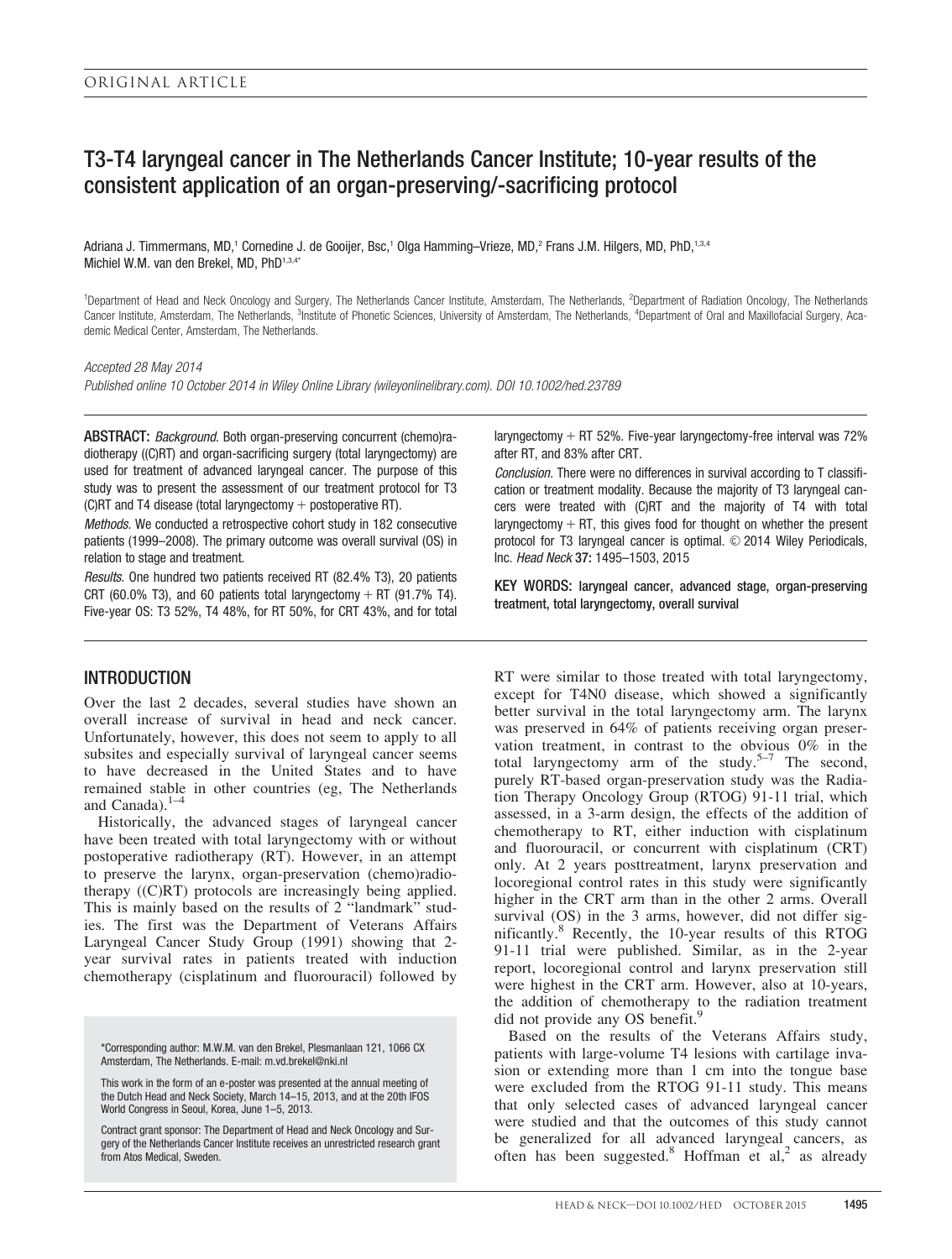

mentioned, suggested that the decreased survival in the United States was in parallel with the declining use of surgery in favor of organ-preserving treatment modalities. Since then, there is a growing concern about the decreasing survival in advanced laryngeal cancer because of this shift in the therapeutic approach.

In 1999, the Dutch Head and Neck Society (former Dutch Cooperative Head and Neck Oncology Group) published a consensus document on laryngeal cancer diagnostics and treatment.<sup>10</sup> This document contained evidencebased protocols on all stages of laryngeal cancer and was, in part, based on the results of earlier national studies on the treatment modalities and results in all participating centers.<sup>11</sup> Since then, the therapeutic approach in The Netherlands Cancer Institute followed the national consensus protocols and remained unchanged over the last 10 years. For advanced (T3 and T4) laryngeal cancer, this protocol consisted of accelerated RT for T3 disease, supplemented with concurrent chemotherapy in case of extensive neck disease, and of total laryngectomy with planned postoperative RT in case of T4 disease. This protocol remained unchanged also after the publication of the RTOG 91-11 results in 2003.

In view of the ongoing discussion about the status of the (C)RT-based larynx-preservation approach in both T3 and T4 cancer, and its possible impact on survival, a retrospective analysis was conducted to assess whether the commonly found difference in survival between T3 and  $T4$ ,<sup>12</sup> obviously also depending on neck node status, still exists despite the fact that T3 disease was not treated surgically any longer in our institute.

#### MATERIALS AND METHODS

A total of 635 patients with laryngeal cancer were treated at The Netherlands Cancer Institute between January 1999 and December 2008. Of these, 197 patients with T3 and T4 tumors were selected for this study. In total, 182 patients were eligible for further analysis, and the reasons for the exclusion of 15 patients are given in the flow chart in Figure 1.

The following data were collected for each patient, if available: age and sex, American Society of Anesthesiologists (ASA) classification, staging according to the seventh edition of the Union for International Cancer Control

(UICC) TNM staging manual (2009), primary tumor site, tracheotomy and/or debulking before primary treatment (yes/no), treatment characteristics, recurrences, outcome, and last date of follow-up.

Tumors were clinically staged according to the seventh edition of the UICC TNM staging manual (2009). As patients treated before 2002 were staged following the fifth edition, restaging was necessary because the fifth edition differs from the sixth and seventh editions, especially for the delineation between T3 and T4. For restaging, clinical records, CT scans, and pathology examinations were reviewed by 2 of the authors in consensus.

The primary endpoint was OS. Although we do provide information on recurrences, disease-free survival was not calculated because information about the cause of death in our database was deemed not to be reliable enough, because most patients died at home. OS was defined as the period of time the patients were diagnosed with laryngeal cancer until the last follow-up or death. The last follow-up date was defined by the last visit to the outpatient clinic of our institute. The last follow-up date and survival status were updated on August 1, 2012.

#### Statistical analysis

Descriptive statistics were performed. To find differences between the groups, we used the Pearson chi-square, 1-way analysis of variance and linear-by-linear. Univariate analysis was performed by Cox regression analysis to reveal factors associated with a higher likelihood of mortality in patients with T3 or T4 laryngeal cancer. Furthermore, for multivariable analysis, Cox regression analysis was performed using backward elimination with a significance level of 10% (2-sided) to eliminate parameters. Hazard ratios (HRs) and 95% confidence levels (CIs) were estimated. For OS, locoregional control, and laryngectomy-free interval, Kaplan–Meier curves were plotted. To determine locoregional control, local, regional, and locoregional recurrences were included. In case of a second primary or distant metastasis only, the date of diagnosis was used as the moment of censoring. Other cases were censored at the date of the last follow-up or the date the patient died. For the laryngectomy-free interval, patients at risk (treated with RT or CRT) were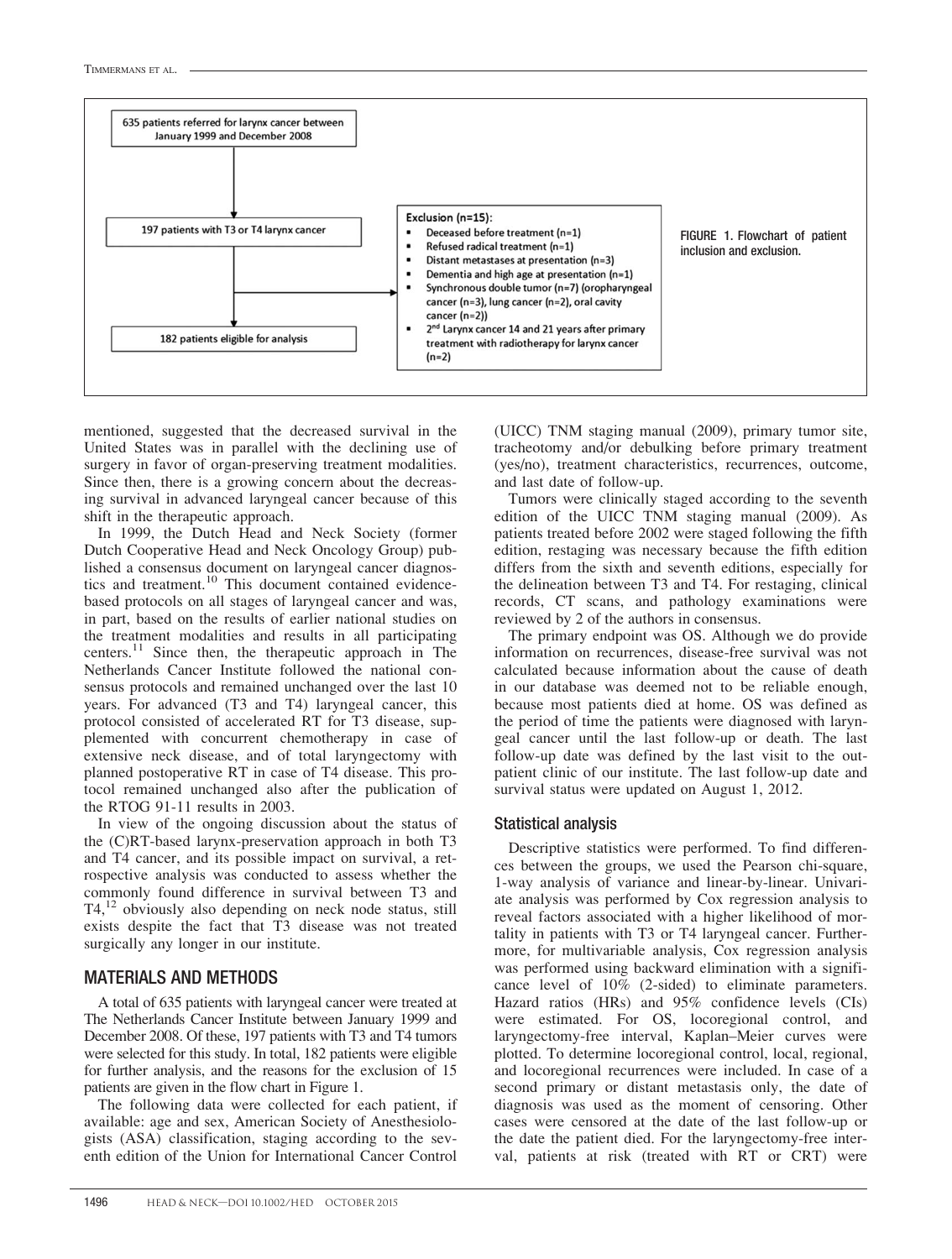|  |  | TABLE 1. Patient and tumor characteristics listed by primary treatment. |  |  |
|--|--|-------------------------------------------------------------------------|--|--|
|--|--|-------------------------------------------------------------------------|--|--|

|                                             | <b>Total laryngectomy</b> | RT                  | <b>CRT</b>          | $p$ value        |
|---------------------------------------------|---------------------------|---------------------|---------------------|------------------|
| No. of patients                             | 60                        | 102                 | 20                  |                  |
| Sex (%)                                     |                           |                     |                     | $.022*$          |
| Male                                        | 51(85.0)                  | 75 (73.5)           | 11(55.0)            |                  |
| Female                                      | 9(15.0)                   | 27 (26.5)           | 9(45.0)             |                  |
| Age at diagnosis (range)                    | Mean 64.1 y (44-85)       | Mean 62.1 y (36-87) | Mean 57.2 y (43-72) | $.053^{\dagger}$ |
| ASA (%)                                     |                           |                     |                     | $.297*$          |
| 1                                           | 11(18.3)                  | 22 (21.6)           | 1(5.0)              |                  |
| $\overline{c}$                              | 26 (43.3)                 | 47 (46.1)           | 16(80.0)            |                  |
| 3 or 4                                      | 23 (38.3)                 | 25(24.5)            | 3(15.0)             |                  |
| <b>Missing</b>                              | 0                         | 8(7.8)              | 0                   |                  |
| Body mass index (%)                         |                           |                     |                     | $.250*$          |
| $<$ 18                                      | 7(11.7)                   | 3(2.9)              | 4(20.0)             |                  |
| $18 - 25$                                   | 39 (65.0)                 | 55 (53.9)           | 10(50.0)            |                  |
| $25 - 30$                                   | 10(16.7)                  | 30 (29.4)           | 4(20.0)             |                  |
| $30 - 40$                                   | 2(3.3)                    | 6(5.9)              | 1(5.0)              |                  |
| >40                                         | 1(1.7)                    | 1(1.0)              | $\mathbf{0}$        |                  |
| Missing                                     | 1(1.7)                    | 7(6.9)              | 1(5.0)              |                  |
| Tracheotomy before primary treatment (%)    |                           |                     |                     | $.014*$          |
| No                                          | 53 (88.3)                 | 97 (95.1)           | 15(75.0)            |                  |
| Yes                                         | 7(11.7)                   | 5(4.9)              | 5(25.0)             |                  |
| Debulking before primary treatment (%)      |                           |                     |                     | $.287*$          |
| No                                          | 49 (81.7)                 | 82 (80.4)           | 19 (95.0)           |                  |
| Yes                                         | 11(18.3)                  | 20 (19.6)           | 1(5.0)              |                  |
| Origin tumor (%)                            |                           |                     |                     | $.001*$          |
| Supraglottic                                | 21(35.0)                  | 64 (62.7)           | 19 (95.0)           |                  |
| Glottic                                     | 11(18.3)                  | 19 (18.6)           | 1(5.0)              |                  |
| Subglottic                                  | 2(3.3)                    | 1(1.0)              | 0                   |                  |
| Transglottic                                | 26 (43.3)                 | 18 (17.6)           | $\pmb{0}$           |                  |
| T classification of origin tumor, following |                           |                     |                     | $.001*$          |
| criteria of 7th edition (%)                 |                           |                     |                     |                  |
| T <sub>3</sub><br>T <sub>4</sub> a          | 5(8.3)                    | 84 (82.4)           | 12(60.0)            |                  |
| T <sub>4</sub> b                            | 54 (90.0)                 | 18 (17.6)<br>0      | 6(30.0)             |                  |
| N classification of origin tumor (%)        | 1(1.7)                    |                     | 2(10.0)             | $.006*$          |
| N <sub>0</sub>                              | 33 (55.0)                 | 62 (60.8)           | 3(15.0)             |                  |
| N <sub>1</sub>                              | 5(8.3)                    | 21(20.6)            | 0                   |                  |
| N <sub>2</sub> a                            | 2(3.3)                    | 0                   | $\overline{0}$      |                  |
| N <sub>2</sub> b                            | 6(10.0)                   | 9(8.8)              | 1(5.0)              |                  |
| N <sub>2c</sub>                             | 13(21.7)                  | 9(8.8)              | 12(60.0)            |                  |
| N <sub>3</sub>                              | 1(1.7)                    | 1(1.0)              | 4(20.0)             |                  |
| Stage (%)                                   |                           |                     |                     | $.001*$          |
| Stage III                                   | 2(3.3)                    | 68 (66.7)           | 2(10.0)             |                  |
| Stage IV                                    | 58 (96.7)                 | 34 (33.3)           | 18 (90.0)           |                  |
|                                             |                           |                     |                     |                  |

Abbreviations: RT, radiotherapy; CRT, concurrent chemoradiotherapy; ASA, American Society of Anesthesiologists.

\* Pearson chi-square. † One-way analysis of variance.

‡ Linear-by-linear.

Body mass index was calculated as weight in kilograms divided by height in meters squared.

included. Date of total laryngectomy was the date of the event. Other cases were censored at the date of the last follow-up or at the date the patient died.

To compare groups, log-rank tests were performed. Variables with a p value  $< .05$  were considered statistically significant. Analyses were performed with IBM SPSS Statistics software, version 20.0.

#### RESULTS

#### **Patients**

Patient and treatment data are shown in Table 1. Of the 182 primary T3 and T4 laryngeal cancer cases, 137 were men and 45 were women. There were 104 supraglottic, 31 glottic, 44 transglottic, and 3 subglottic tumors and 101 were T3 lesions and 81 were T4 lesions. As a result of restaging to the 2009 UICC classification, 10 of the 182 patients were downstaged from T4 to T3 and 5 patients were upstaged.

Primary total laryngectomy followed by planned postoperative RT was used in 60 patients. Of these 60, 9 patients did not undergo the planned postoperative RT because of the following reasons: refusal of the additional treatment  $(n = 6)$ , a very favorable histology (no extralaryngeal spread; ie, T3 instead of T4;  $n = 1$ ), or interfering comorbidity  $(n = 2)$ . Primary single-modality RT was given to 102 patients and CRT to 20 patients.

Viewed by T classification, 82.4% of the patients treated with RT had a T3, 60.0% of patients treated with CRT had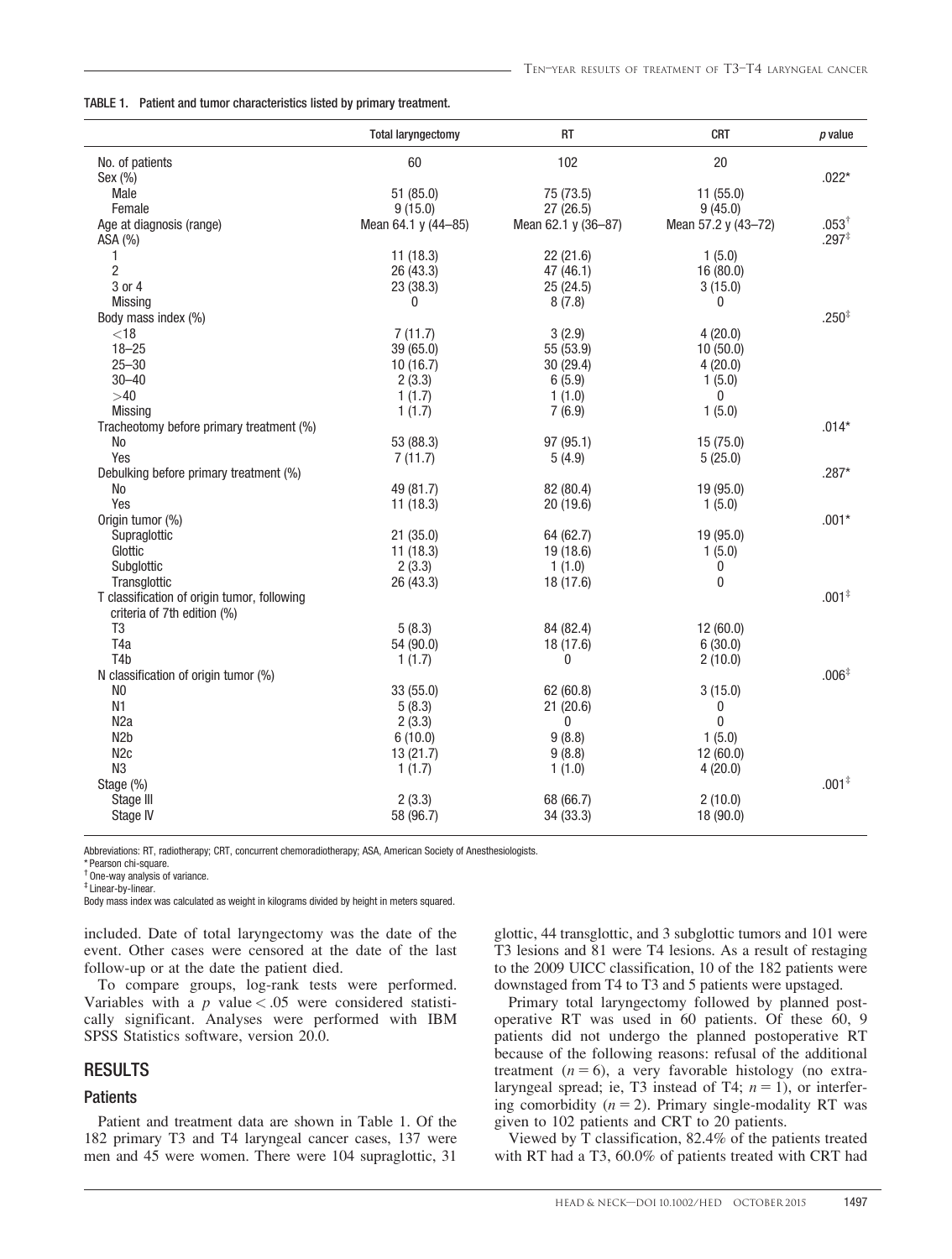a T3, and 91.7% of the patients treated with total laryngectomy had a T4 lesion. According to treatment (RT, CRT, or total laryngectomy  $\pm$  RT), there were significant group differences with respect to sex (more women in the CRT group: 45.0%; compared to the total laryngectomy: 15.0%; and RT group: 26.2%;  $p = .020$ ), and tumor origin (more supraglottic lesions in the RT and CRT groups; 62.7% and 95.0%, respectively, compared to 35.0% in the total laryngectomy group;  $p = .001$ ).

Moreover, obviously as a result of the prevailing protocol, there were significant group differences for T classification (T3 laryngeal cancer was mainly treated with RT or CRT, whereas T4 laryngeal cancer was treated with total laryngectomy), N classification (patients in the CRT group had more positive lymph nodes of 85.0% compared to 39.2% in the RT group and 45.0% in the total laryngectomy group;  $p = .006$ ; and tracheotomy before primary treatment CRT more often than total laryngectomy  $+ RT$ and RT;  $p = .014$ ). The treatment groups were comparable with respect to age, ASA classification, body mass index, and debulking before primary treatment.

#### Radiotherapy

In 102 patients, primary treatment consisted of single modality RT. Two protocols were in place during this period. In the first protocol, in 85 of 102 patients (83.3%), RT consisted of 46 Gy in 23 fractions to the primary tumor and the elective bilateral neck. A boost of 24 Gy was given to the tumor-bearing areas, to a total dose of 70 Gy in 35 fractions. In 34 patients, also the pathologic lymph nodes in the neck received a total dose of 70 Gy. The vast majority (78 patients) received accelerated RT according to the Danish Head and Neck Cancer (DAHANCA) protocol with 6 fractions per week with a reduced overall treatment time of 6 weeks,13 and 4 patients received conventional RT with 5 fractions per week (overall treatment time of 7 weeks). Data on the remaining 3 patients were missing. In 61 of these 85 patients, the RT was delivered with 3D conformal RT or intensity-modulated RT (IMRT). In 22 patients RT was delivered with 2 lateral fields. These RT data were missing in 2 patients. One patient did not finish treatment and died 21 days after the start of treatment. In the second protocol, 14 patients (13.6%) were treated in another accelerated/ hyperfractionated RT national study protocol (69.5 Gy, in 40 fractions in 5 weeks). The primary tumor received 69.5 Gy (10  $\times$  2.0 Gy +15  $\times$  1.8 Gy +15  $\times$  1.5 Gy), the elective bilateral neck 47 Gy ( $10 \times 2.0$  Gy  $+15 \times 1.8$  Gy). In 2 patients (14%), a total dose was delivered on pathologic lymph nodes in the neck as well.

Three patients (2.9%) could not be assigned to 1 of these 2 protocols. Two patients received 74 and 80 Gy, respectively, in 7 and 10 weeks to compensate for too many "lost" RT days during the treatment time. One patient received a total dose of 70 Gy on the tumorbearing area, but 54.25 Gy on the elective bilateral neck after a simultaneous integrated boost approach.

#### Concomitant chemoradiation

Twenty patients received CRT, 17 on the indication of N2 or N3 neck disease, 1 because of inoperable disease. The remaining 2 patients had T3N0 disease, and thus

were protocol violations in hindsight. The RT protocols for these 20 patients were similar to those described above. In 14 patients (70.0%), the pathologic lymph nodes in the neck also received a total dose of 70 Gy. Nine patients underwent conventional RT, 11 patients followed the DAHANCA schedule. In 10 patients, the RT was delivered in 2 lateral fields, and in 10 patients with 3D conformal RT or IMRT. All patients received cisplatinum in high doses or low doses. High-dose 3 weekly cisplatinum consists of 100 mg/m<sup>2</sup>, 3 courses  $(n = 9)$ . Lowdose daily cisplatinum consists of 6 mg/m<sup>2</sup>, 25 courses  $(n = 11)$ .

The deviation from application of the institute's protocol (T3 primary RT, inoperability or N2c/N3 CRT T4 primary total laryngectomy  $+ RT$ ) over the study period was as follows (see Table 1). There were 5 T3 patients treated with total laryngectomy and 18 T4 patients treated with RT. The 5 patients with T3 lesions receiving total laryngectomy initially all were classified as T4 according to the fifth or sixth UICC edition, which explains the choice for surgery at that time. In the group of 18 patients with T4 laryngeal cancer, in 4 patients, the tumor was upstaged for this study (original T3 classification), which explains the choice for RT. Of the remaining 14 T4 patients treated with RT, the indication was refusal of total laryngectomy in 3 patients. In 1 patient with T4 there was inoperable disease (where CRT would have been indicated), and in the remaining 10 patients the reason to use RT instead of total laryngectomy could not be deducted from the charts in retrospect. This means that together with the 2 T3N0 patients receiving CRT, 16 patients (9%) should be considered protocol violations, whereas 166 (91%) were treated according to protocol.

#### Survival

Figure 2 shows the OS of T3 and T4 laryngeal cancer separately, and for the total group categorized by treatment. Five-year OS for T3 laryngeal cancer was 52%, and for T4 laryngeal cancer it was 48% (log-rank:  $p = .528$ ). Five-year OS after total laryngectomy was 52%, after RT it was 50%, and after CRT it was 43% (log-rank:  $p = .828$ ). In Figures 3A and 3B, the OS is analyzed per primary treatment for T3 laryngeal cancer and T4 laryngeal cancer, respectively. Figure 4 shows the OS analyzed per stage (stage III and stage IV). For stage III, the OS was 58% and for stage IV it was 44%  $(p = .126)$ , the latter having a significant larger proportion of patients with positive nodal status compared to stage III (Figure 4). Figure 5 shows the influence of nodal status on OS when analyzed separately for T3 and T4 laryngeal cancer. Patients with T3N0 laryngeal cancer had a 5-year OS of 65% compared to 35% for patients with T3N+ laryngeal cancer ( $p = .005$ ). Patients with T4N0 laryngeal cancer and  $T4N+$  laryngeal cancer had 5-year OS of 58% and 35%, respectively ( $p = .026$ ). Fiveyear OS between T3N0 and T4N0 laryngeal cancer was not significant (log-rank:  $p = .549$ ).

Univariate analysis was performed to reveal factors associated with a higher likelihood of mortality (Table 2). Patients with a positive N classification are more likely to die than patients with N0 (HR 2.16 95% CI = 1.40–3.33;  $p = 0.001$ ). In addition, patients with higher ASA scores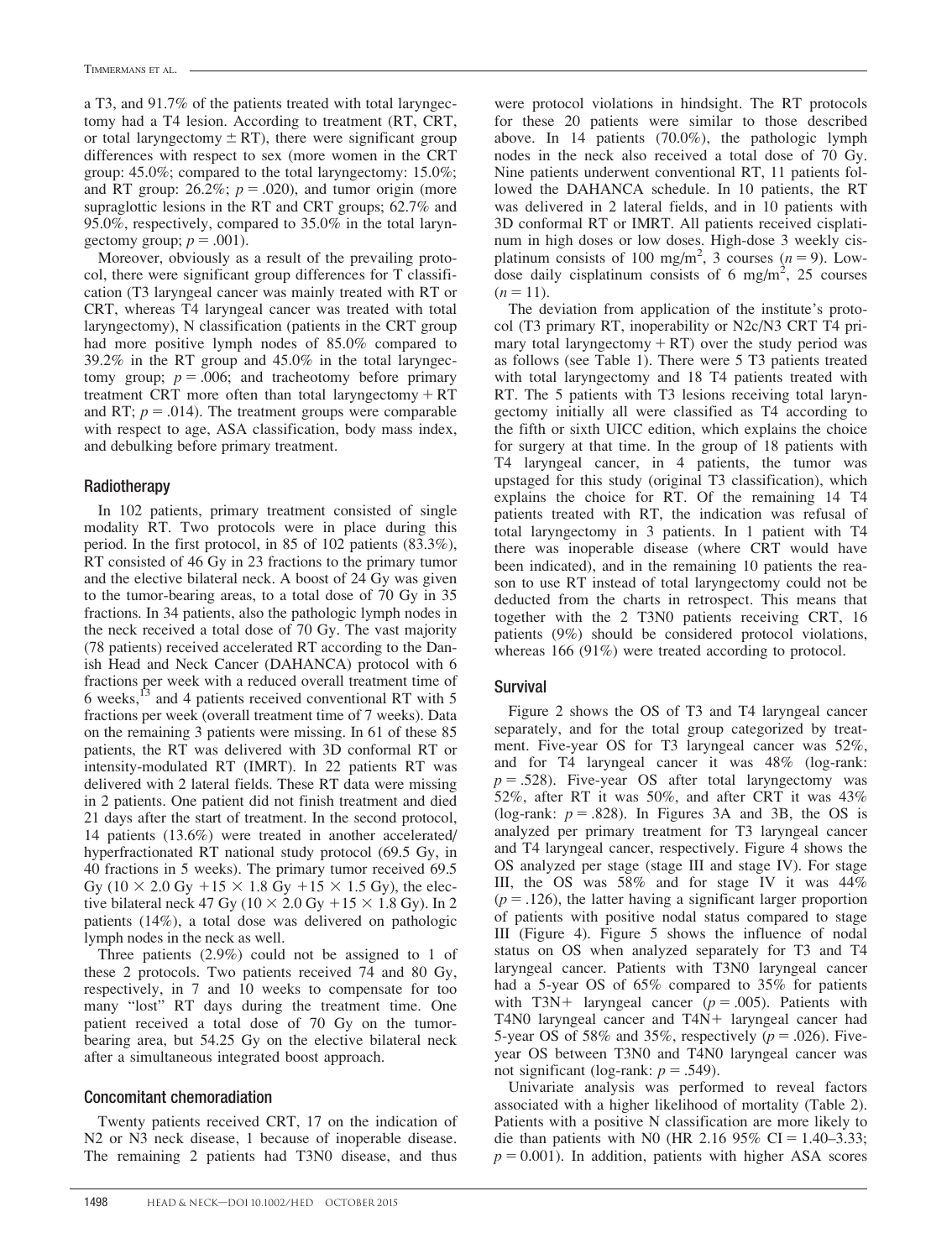

had worse survival. In multivariable analysis, N classification and ASA score remained significant (Table 3).

#### Locoregional control and laryngectomy-free interval

After total laryngectomy, single modality RT, and CRT 13.3%, 32.4%, and 30.0% of the patients, respectively, developed 1 or more recurrences (chi-square test:  $p = .025$ ). The first recurrence was local in 50%, 72%, and 33%, respectively. Five-year locoregional control was 73% for the total group and 87%, 65%, and 76% for patients after treatment with total laryngectomy, RT, and CRT, respectively. Five-year laryngectomy-free interval was 72% after RT and 83% after CRT. Of the total 25 patients that underwent a total laryngectomy after RT or CRT, 20 had total laryngectomy for recurrent disease and 5 for a dysfunctional larynx.

### **DISCUSSION**

In this retrospective cohort of 182 consecutive patients, no significant differences in OS were observed between T3 and T4 laryngeal cancer, nor between stage III and stage IV disease. The dominating prognostic factors in this study still were nodal status and comorbidity, as has been found in many other studies in head and neck cancer. The survival rates for stage III (58%) and stage IV disease (44%) in our institute are in line with the recently published survival figures from The Netherlands Cancer Registry over the period from 1999 to 2009: the 5-year

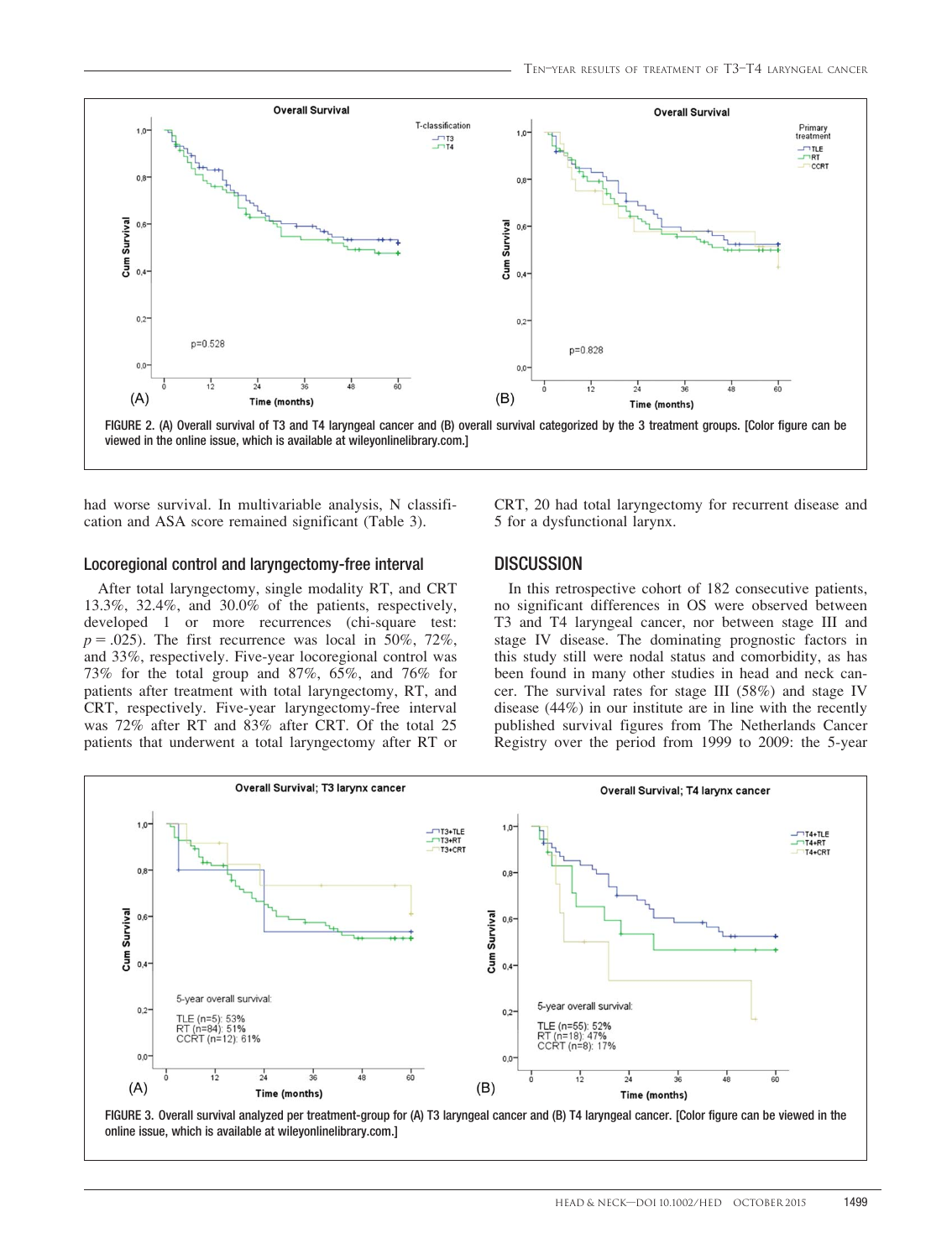

relative survival rates for stage III and IVa laryngeal cancer are 56% and 41%, respectively (1999–2002), and 55% and 42%, respectively  $(2003-2009)$ .<sup>14</sup> However, it is important to note that T2N1 to 2 disease, also part of the "stage III-family," and T2N3 disease (stage IV) was not included in the present study.

Historically, survival of T3 laryngeal cancer has been better than that of T4 laryngeal cancer.<sup>12,15</sup> Robin et al<sup>12</sup> (1991) found that of all patients treated with total laryngectomy, T3 laryngeal cancer had better survival than T4 laryngeal cancer (supraglottis T3N0: 83%; total of 22 cases; T4N0: 45%; total of 10 cases; glottis: T3N0 50%; total of 107 cases; and T4N0 39%; total of 9 cases). Groome et al,<sup>15</sup> (2002), comparing different TNM-based stage groupings in laryngeal cancer using data from Canada and Norway, reported an HR for death of laryngeal cancer of 5.4 and 7.5 for T3N0, and of 10.5 and 9.0 for T4N0 laryngeal cancer (for Canada and Norway, respectively). However, the authors did not report on treatment but, including all T, N, and M classifications, >80% of the patients in both countries were irradiated. Thus, it is noteworthy that such difference in survival was absent in our cohort.

The treatment protocol consistently used in this patient cohort is based on a consensus document on laryngeal cancer diagnostics and treatment of the Dutch Head and Neck Society (former Netherlands Cooperative Head and Neck Tumor Group) published in 1999.<sup>10</sup> That document, in part, was based on an earlier national study reporting on the treatment results of T3 laryngeal cancer.<sup>11,16,17</sup> That study showed that planned combined treatment (consisting of surgery and RT) significantly increased corrected survival. Primary surgery and primary RT had similar effects. With the improved RT protocols emerging at that time (ie, reduction of the overall treatment time in the DAHANCA protocol), it was expected that locoregional control and survival would improve, and the need for total laryngectomy with or without adjuvant RT, at that time the standard treatment for T3 laryngeal cancer in most head and neck services in The Netherlands, would decrease.

The respective roles of organ preservation (C)RT treatment and organ sacrificing surgical treatment for advanced laryngeal cancer have been extensively

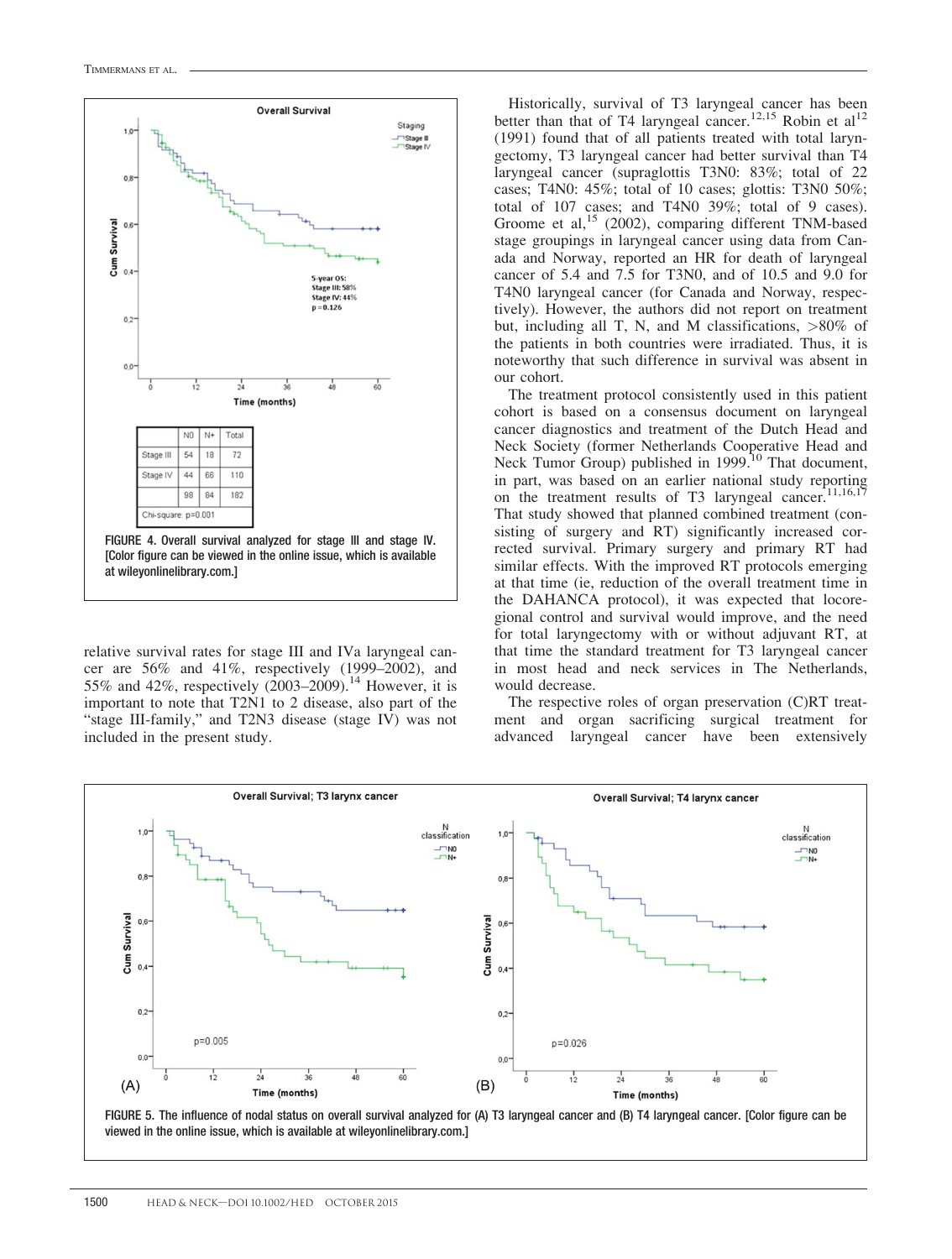|  |  | TABLE 2.   Univariate analysis for factors influencing overall survival in patients with T3/T4 laryngeal cancer. |
|--|--|------------------------------------------------------------------------------------------------------------------|
|  |  |                                                                                                                  |

|                                                                   | No. of patients | HR (95% CI)             | $p$ value |
|-------------------------------------------------------------------|-----------------|-------------------------|-----------|
| Primary treatment ( $n = 182$ )                                   |                 |                         | .831      |
| <b>Total laryngectomy</b>                                         | 60              | Ref                     |           |
| RT                                                                | 102             | $1.11(0.69 - 1.78)$     | .664      |
| <b>CRT</b>                                                        | 20              | $1.23(0.60 - 2.55)$     | .570      |
| Sex $(n = 182)$                                                   |                 |                         | .066      |
| Male                                                              | 137             | Ref                     |           |
| Female                                                            | 45              | $1.55(0.97 - 2.47)$     |           |
| ASA $(n = 174)$                                                   |                 |                         | .015      |
|                                                                   | 34              | Ref                     |           |
| $\overline{c}$                                                    | 89              | $2.26(1.11 - 4.63)$     | .026      |
| 3 or 4                                                            | 51              | $3.02(1.43 - 6.38)$     | .004      |
| Origin tumor ( $n = 182$ )                                        |                 |                         | .551      |
| Supraglottic                                                      | 104             | Ref                     |           |
| Glottic                                                           | 31              | $0.65(0.34 - 1.24)$     | .193      |
| Subglottic                                                        | 3               | $0.00(0.00-2.04^{237})$ | .966      |
| Transglottic                                                      | 44              | $1.09(0.66 - 1.79)$     | .747      |
| T classification, following criteria of 7th edition ( $n = 182$ ) |                 |                         | .532      |
| T3                                                                | 101             | Ref                     |           |
| T <sub>4</sub>                                                    | 81              | $1.15(0.75 - 1.75)$     |           |
| N classification ( $n = 182$ )                                    |                 |                         | .001      |
| N <sub>0</sub>                                                    | 98              | Ref                     |           |
| $N+$                                                              | 84              | $2.16(1.40 - 3.33)$     |           |

Abbreviations: HR, hazard ratio; CI, confidence interval; RT, radiotherapy; CRT, chemoradiotherapy; ASA, American Society of Anesthesiologists.

HRs and  $p$  values were calculated using Cox regression.

The figures in bold indicate statistical significance.

addressed in the recent literature.<sup>2,7,18–22</sup> Gourin et al<sup>18</sup> (2009) found that patients with T4 disease had significantly better survival after total laryngectomy (55%) than after CRT (25%) or RT alone (0%). In addition, after controlling for nodal status, organ-preserving treatment was still a significant predictor of worse survival. Furthermore, Hoffman et  $al^2(2006)$  studied patterns of care and survival after laryngeal cancer between 1985 and 2001 in the United States in 158,426 patients. These authors reported a decreasing trend in survival from the mid-1980s to the mid-1990s and, in the same period, an increase of chemoradiation as primary treatment with a decrease in surgery. For T3N0M0 laryngeal cancer specifically, a significant better 5-year relative survival was found for those patients treated with surgery and irradiation compared to patients treated with irradiation (with or without chemotherapy; 64.4% vs 49.4%). It should be noted, however, that specific data regarding RT and chemotherapy were not available. In addition, "surgery" was not further specified in total laryngectomy, endoscopic surgery, or other surgery. Recently, Dziegielewski et al<sup>20</sup> (2012) found better survival for patients with T3 and T4a laryngeal cancer treated with total laryngectomy (with (C)RT) compared to RT and CRT and suggest reassessment of current treatment guidelines. Also, Chen and Halpern<sup>21</sup> (2007) found total laryngectomy to be superior to RT and CRT as primary treatment in patients with stage IV laryngeal cancer in terms of OS. For stage III disease, total laryngectomy had better survival than RT in their series. The findings of a decreased survival for the advanced stages of laryngeal cancer are serious and warning. Several authors already have expressed their concerns about this issue.7,22

Especially in T3 laryngeal cancer, there is discussion about what treatment modality is best for which patient. Besides (C)RT and total laryngectomy, other treatment options for T3 disease are partial open laryngeal surgery or transoral laser microsurgery (TLM). With respect to the latter approach, recently, Canis et al<sup>23</sup> (2013) published the results of a cohort of 226 patients with pT3 laryngeal cancer treated with TLM. Sixteen percent of patients also underwent selective neck dissection and postoperative RT, and postoperative RT only was given in another 2% of the patients. Five-year OS was 64.4%. The functional results were also quite favorable; 6 patients (2.7%) required a temporary tracheotomy and 2 patients (0.9%) needed a permanent tracheotomy. Percutaneous endoscopic gastrostomy tubes were temporarily

TABLE 3. Multivariable analysis to reveal factors influencing overall survival in patients with T3/T4 laryngeal cancer.

| No. of<br>patients | HR (95% CI)         | p value |
|--------------------|---------------------|---------|
|                    |                     | .013    |
| 34                 | Ref                 |         |
| 89                 | $2.23(1.09 - 4.56)$ | .029    |
| 51                 | $3.08(1.45 - 6.50)$ | .003    |
|                    |                     | .001    |
| 94                 | Ref                 |         |
| 80                 | $2.09(1.35 - 3.24)$ |         |
|                    |                     |         |

Abbreviations: HR, hazard ratio; CI, confidence interval; ASA, American Society of Anesthesiologists.

HRs and  $p$  values were calculated using Cox regression.

The figures in bold indicate statistical significance.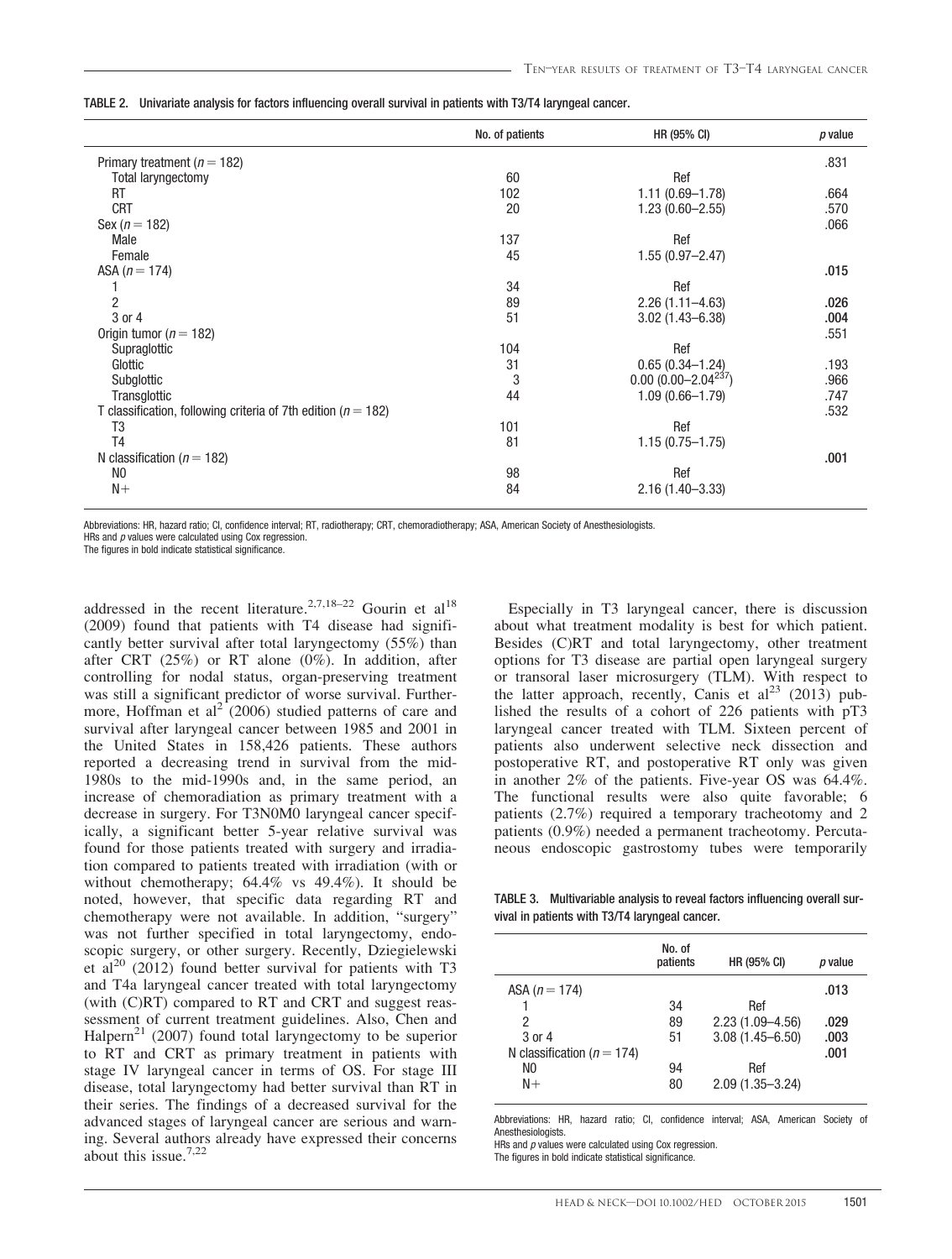necessary in 6 patients (2.7%) and permanently necessary in 3 patients (1.3%). Unfortunately, no data on the voice quality were available. The authors concluded that the results of TLM are satisfactory, but they also address that the data are only of one institution and that further prospective studies should be done. $^{23}$  For carefully selected cases, it may be a good alternative.

In the multivariable analysis in the present study, N classification and ASA score were found to be associated with mortality. Both findings are in line with the literature. Various studies reported that patients with positive neck nodes have worse prognosis.<sup>18,24</sup> Also, ASA scores have been reported to be predictive for morbidity and mortality as well as chance for successful organ preservation. $25-27$ 

Next to survival, quality of life, toxicity, and larynx preservation are important parameters in the decisionmaking process. Both organ sacrificing and preserving treatments for advanced laryngeal cancer significantly affect quality of life. Finizia et  $al^{28}$  (1998) studied voice and quality of life of patients treated for laryngeal cancer with RT with or without total laryngectomy as salvage surgery. They found that irradiated patients and listeners rated their voices higher than that of laryngectomized patients using tracheoesophageal speech. In most studies, however, scores for quality of life were similar regarding most functions and symptoms.<sup>28–30</sup> Moreover, one has to keep in mind that, in the last 2 decades, major progress has been made with respect to vocal, pulmonary, and olfactory rehabilitation, making the functional deficits of total laryngectomy less debilitating than ever before.<sup>31</sup> Toxicity after (C)RT can be considerable, resulting in swallowing problems, difficulties with speech, and a dysfunctional larynx. Fortunately, the reduction of the radiation dose to the surrounding tissues achievable with IMRT has decreased RT side effects. Especially through preservation of the salivary glands, the reduction of xerostomia leads to less severe dysphagia. Nevertheless, in some cases, a total laryngectomy is still deemed to be the only solution to resolve the sequels of (C)RT, as recently published from our institute, where 11% of the total laryngectomies over the last decade was indicated for a "dysfunctional larynx."<sup>32</sup> It should be noted that, in that study, all patients previously treated with RT or CRT for any head and neck cancer site were included. In the present study, the 5-year laryngectomy-free interval was 72% after RT and 83% after CRT. Of these patients, 20 underwent total laryngectomy for recurrent disease and 5 for a dysfunctional larynx. However, this gives no complete information on how severe toxicity was in our CRT study population. Unfortunately, we could not retrieve reliable data on these aspects from the medical records.

An obvious shortcoming of this study was its retrospective character. In addition, the relative small sample size precludes drawing far-reaching conclusions. An aspect to stress is that retrospective (and this obviously also counts for prospective) studies like the one presented here should be based on uniform staging. Because the laryngeal cancers in this study originally were staged according to the fifth, sixth, and seventh editions of the UICC TNM staging manual, the necessity of restaging all tumors according to the seventh edition of the UICC TNM staging

manual (2009) was obvious. A disadvantage of restaging is that comparison with literature based on earlier editions of the UICC TNM staging becomes difficult. In the sixth edition, the criterion "minor thyroid cartilage erosion" was added to the T3 classification of supraglottic and glottic laryngeal cancer. This means that tumors staged as a T4 in editions before the sixth edition, will be classified as a T3 now, resulting in a higher chance of treatment with (C)RT for a tumor that would have been treated surgically years ago. The move of the "minor cartilage erosion" cases from T4 to T3 means that the T3 category now might be more unfavorable than in the past, but, on the other hand, it is likely that the T4 category has "lost" its most favorable subgroup, so that the remaining T4s are the relatively more unfavorable cases, neutralizing the potential effects on survival this restaging has for both categories. An additional point to make with regard to the present study is that we did include all T3 and T4 tumors, also the large-volume tumors invading the larynx and with extralaryngeal spread, which means that there was no selection bias for the larger tumors in this cohort, something that has not always been the case in prospective studies and is a concern with regard to generalizing results for all laryngeal cancers.<sup>8</sup>

In conclusion, in this cohort, representing a single institution's treatment outcome based on a consistent application (91%) of treatment protocols over a 10-year period, survival according to staging (T3 vs T4 laryngeal cancer), and according to treatment modality (total laryngecto $my + RT$  vs (C)RT) showed no differences for either of the two. Considering that the majority of T3 laryngeal cancers were treated with organ-preserving modalities and the majority of T4 laryngeal cancers were treated with total laryngectomy  $+ RT$ , this gives food for thought on whether the present treatment protocol for T3 laryngeal cancer is optimal.

### Acknowledgment

The authors thank Harm van Tinteren, certified statistician at the Netherlands Cancer Institute, for his statistical support.

### **REFERENCES**

- 1. Carvalho AL, Nishimoto IN, Califano JA, Kowalski LP. Trends in incidence and prognosis for head and neck cancer in the United States: a sitepecific analysis of the SEER database. Int J Cancer 2005;114:806-816.
- 2. Hoffman HT, Porter K, Karnell LH, et al. Laryngeal cancer in the United States: changes in demographics, patterns of care, and survival. Laryngo-
- scope 2006;116(9 Pt 2 Suppl 111):1–13. 3. Kachuri L, De P, Ellison LF, Semenciw R; Advisory Committee on Canadian Cancer Statistics. Cancer incidence, mortality and survival trends in Canada, 1970–2007. Chronic Dis Inj Can 2013;33:69–80.
- 4. van Dijk BA, Karim–Kos HE, Coebergh JW, Marres HA, de Vries E. Progress against laryngeal cancer in the Netherlands between 1989 and 2010. Int J Cancer 2014;134:674–681.
- 5. Gourin CG, Johnson JT. A contemporary review of indications for primary surgical care of patients with squamous cell carcinoma of the head and neck. Laryngoscope 2009;119:2124–2134.
- 6. 'No authors listed'. Induction chemotherapy plus radiation compared with surgery plus radiation in patients with advanced laryngeal cancer. The Department of Veterans Affairs Laryngeal Cancer Study Group. N Engl J Med 1991;324:1685–1690.
- 7. Olsen KD. Reexamining the treatment of advanced laryngeal cancer. Head Neck 2010;32:1–7.
- 8. Forastiere AA, Goepfert H, Maor M, et al. Concurrent chemotherapy and radiotherapy for organ preservation in advanced laryngeal cancer. N Engl J Med 2003;349:2091–2098.
- 9. Forastiere AA, Zhang Q, Weber RS, et al. Long-term results of RTOG 91- 11: a comparison of three nonsurgical treatment strategies to preserve the